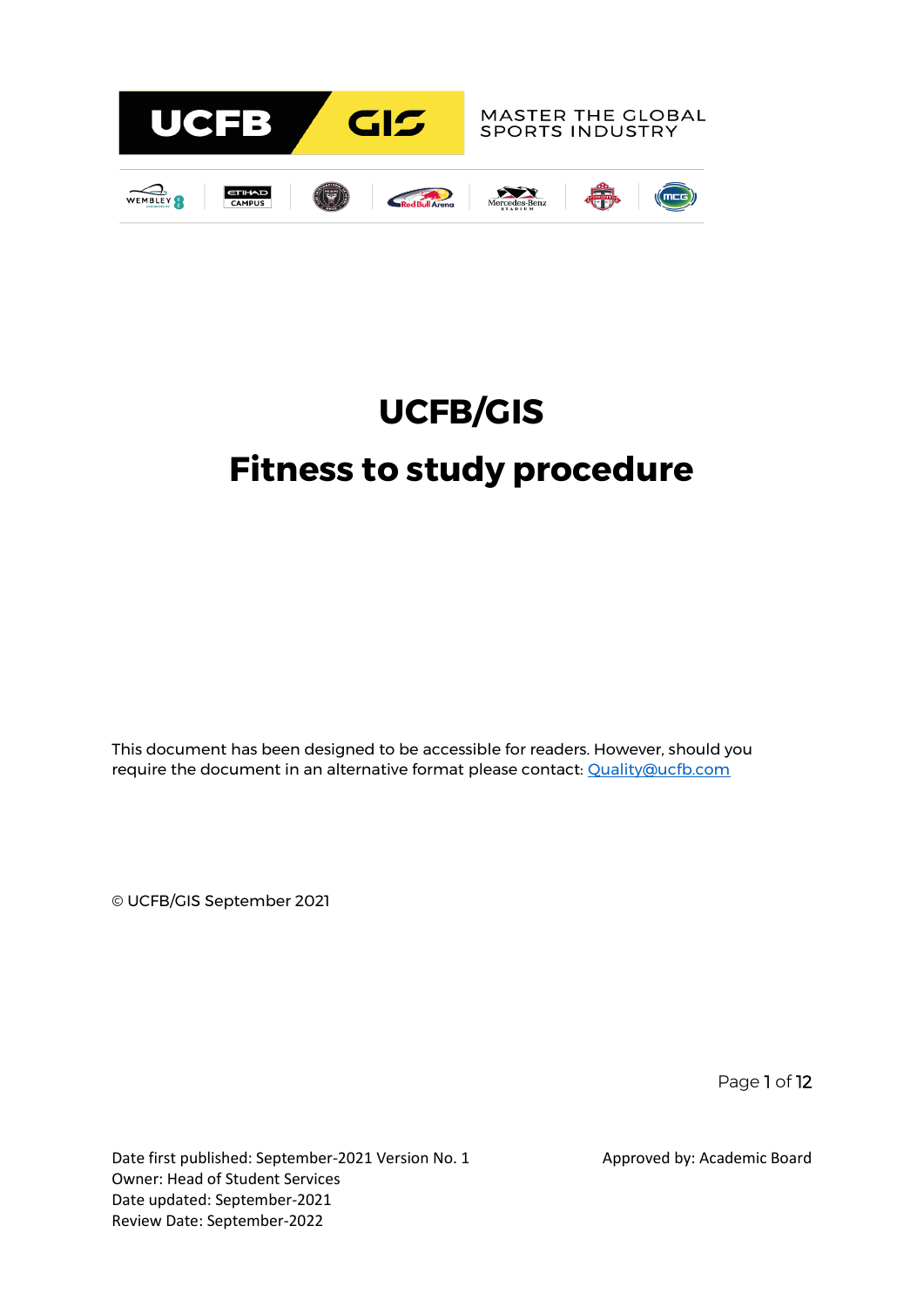# **1. What is fitness to study?**

- 1.1 A student is fit to study when they have the capacity to engage satisfactorily in relation to their academic commitments and in student life generally at UCFB/GIS.
- 1.2 Circumstances or difficulties relating to a student's wellbeing may have an impact on their fitness to study either on a temporary or permanent basis.
- 1.3 Where a student's fitness to study is identified as an undeclared disability then the student will be referred to the Student Services to determine if reasonable adjustments might address immediate concerns.
- 1.4 UCFB/GIS may determine, in accordance with this procedure, that a student is unfit to study and this may result in suspension or termination of their registration with UCFB/GIS.

# **2. When will this process be used?**

- 2.1 There may be instances where a student's health or wellbeing causes UCFB/GIS concern regarding the student's fitness to study on a course. In these instances, UCFB/GIS has a duty of care to respond appropriately.
- 2.2 Concern may relate to one or more of the following aspects of a student's engagement:
	- Academic studies
	- Within a placement
	- More widely as a member of the institution's community.
- 2.3 This process is likely to be used when one of the following occurs:
	- A student poses a risk to their own health, safety or wellbeing or that of others
	- A student's behaviour is, or is at risk of, negatively affecting the experience of other students, or the day-to-day activities of UCFB/GIS and/or a placement provider.
- 2.4 This process is not disciplinary in nature and is concerned with the wellbeing of the student and the institution's community. Disruptive behaviour which does not relate to an underlying physical or mental health problem should be dealt with under UCFB/GIS's disciplinary process.

Page 2 of 12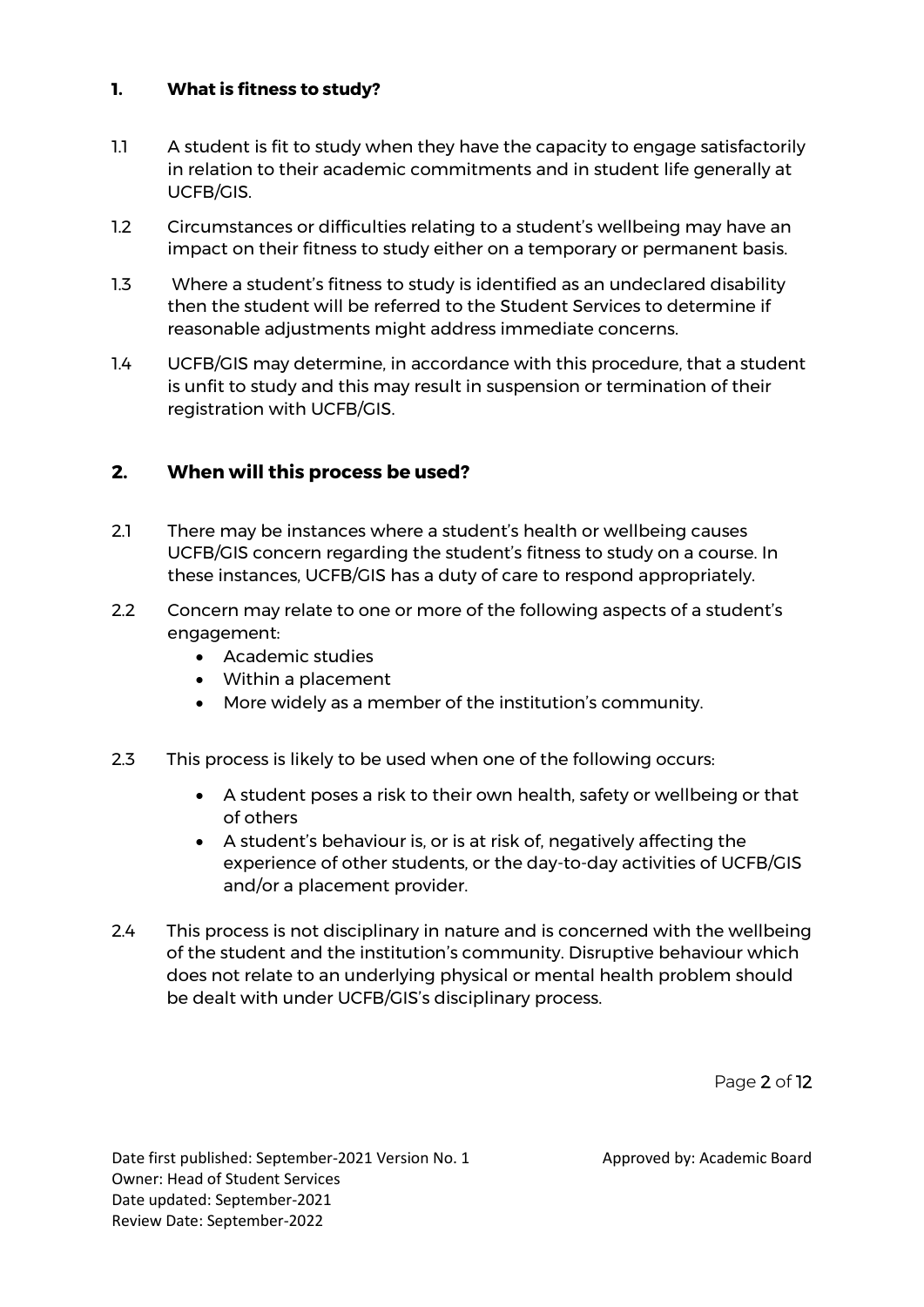## **3. Relationship with other UCFB/GIS processes**

- 3.1 Students registered on courses which come under the regulation of Professional, Statutory or Regulatory Bodies (PSRBs) may be subject to Fitness to Practise procedures. Concerns regarding student's fitness to study on these courses may therefore, on some occasions, be dealt with under Fitness to Practise procedures. It may also be appropriate to seek advice and guidance from the Wellbeing Service.
- 3.2 Where a student is subject to a disciplinary investigation, but that investigation reveals that the misconduct is likely to relate to an underlying physical or mental health problem, the matter could be dealt with under this process. However, the fact that a student has a mental or physical health problem in no way lessens the duty of care that UCFB/GIS owes to other students. This should therefore be weighed against the duty of care owed to the student in question and a decision made as to whether the disciplinary process or this process should be followed.
- 3.3 A student may also be referred to this process as a result of the conclusion of the disciplinary process.

# **4. Confidentiality**

- 4.1 Personal information about students must not be disclosed to anyone outside of the institution, including parents, without the student's explicit consent. The student should be informed that information they supply may, however, need to be shared internally and no promise of absolute confidentiality should be made.
- 4.2 A student's permission will often need to be sought for the release of information from a General Practitioner or other medical advisor and from the counselling service or other referral agencies. The student is expected not to withhold such information without good reason as the actions UCFB/GIS seeks to take are in the student's future interests and in pursuit of their wellbeing.
- 4.3 The student's right to confidentiality may be waived in the exceptional circumstance where they are assessed as being at immediate risk of causing harm to themselves or others. In this eventuality, essential information may be shared with the appropriate emergency service(s).
- 4.4 The UCFB/GIS Confidentiality Student Wellbeing Guidance Statement provides further details on the institutional approach to confidentiality.

Page 3 of 12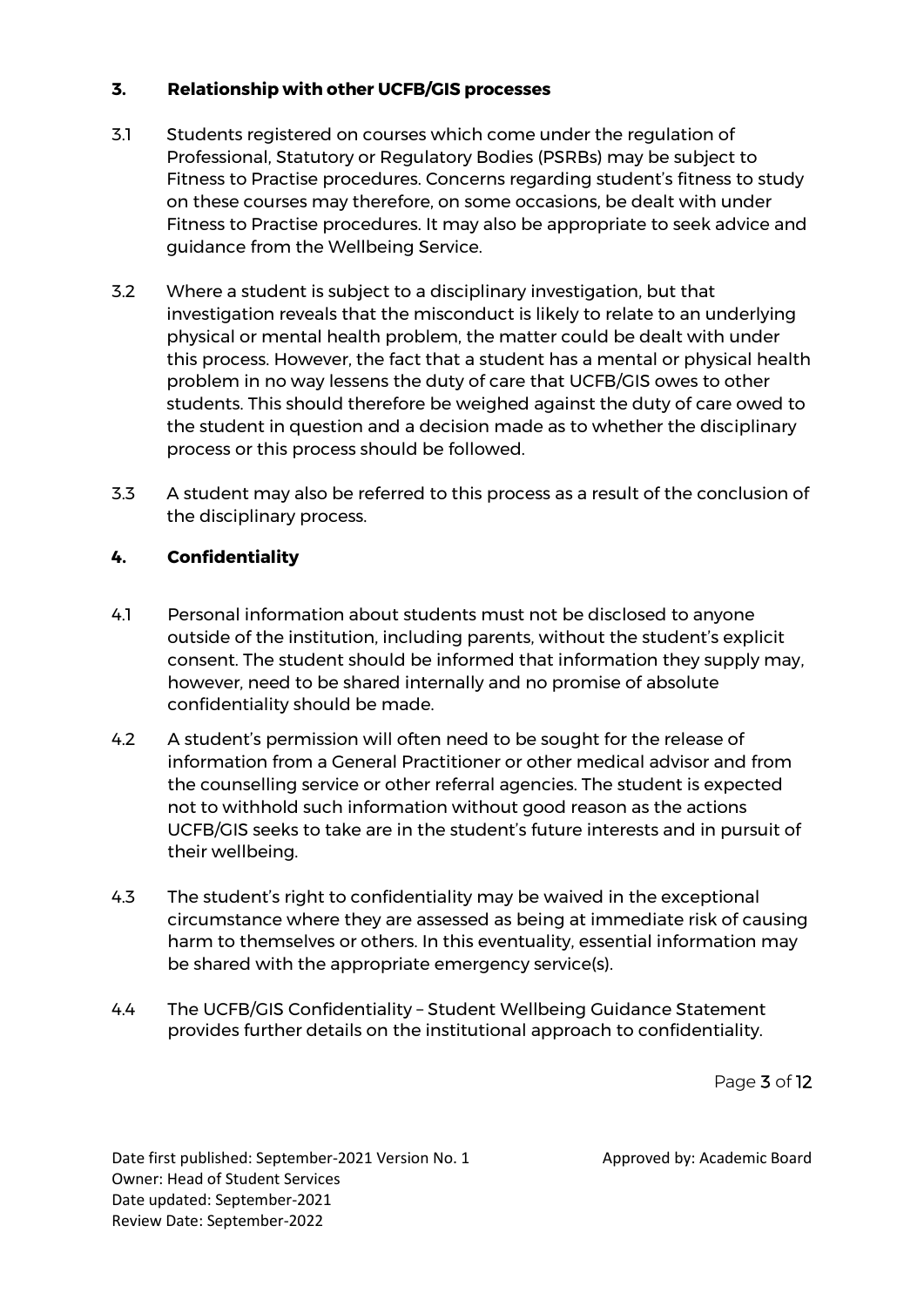#### **5. Emergency Suspension**

- 5.1 In the rare event that there is a risk of immediate or continuing danger to others or disruption of UCFB/GIS's normal operations because of the nature of the student's behaviour a Dean of School or Head of Student Services may, exceptionally, suspend the student from all or part of the UCFB/GIS campus, including residential accommodation, for one day (24 hours) or for a weekend (6:00pm Friday to 8:00am Monday), in the first instance and then notify the Registrar. In this event, the student will be directed into safe hands to ensure that they are getting the specialist support they require.
- 5.2 The same procedure also applies to practice placements and other offcampus learning locations in which case the student may be suspended from the placement/learning setting and all or parts of the institution's premises, including residential accommodation.
- 5.3 The Dean of School or Head of Student Services should take into account any examination attendance or assignment deadline that may apply to the student before taking the decision to suspend.
- 5.4 The Registrar or another member of the Executive Leadership Team may, at the request of the Dean of School or Head of Student Services, extend this suspension to the conclusion of a fitness to study assessment meeting and any appeal hearing (see paragraph 55-57 below).
- 5.5 The student may appeal in writing to the Registrar against the extension of their suspension. The Registrar or another member of the Executive Leadership Team will review the grounds for the suspension and the statement made by the student. Their decision is final and is conveyed in writing to the student.

Page 4 of 12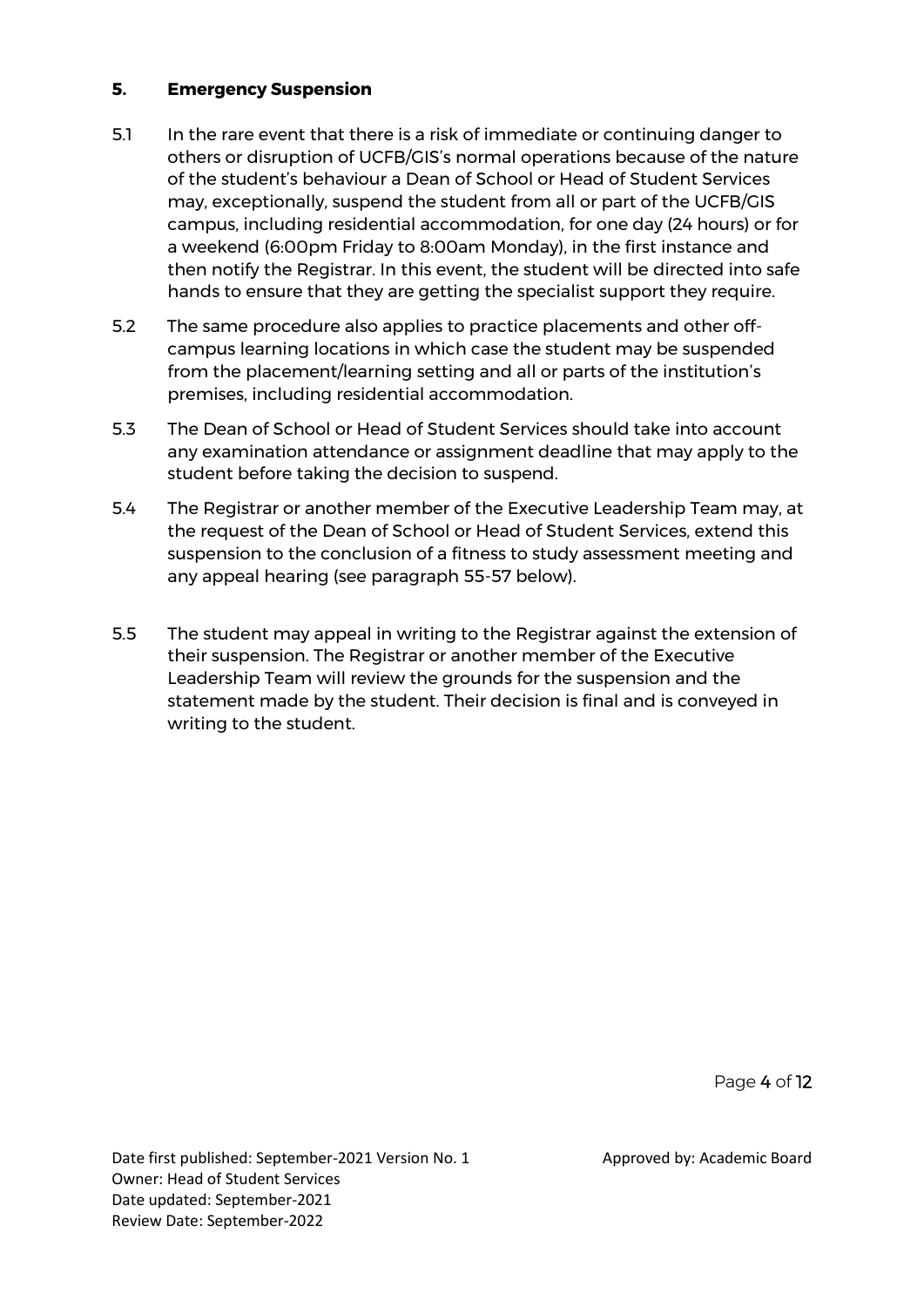#### **6. Fitness to study procedure**

- 6.1 Most day-to-day concerns relating to student wellbeing can comfortably be dealt with informally between staff and students. This process only needs to be initiated when cause for serious concern is evident.
- 6.2 The fitness to study procedure can be stopped at any stage if concerns are not felt to warrant further action.
- 6.3 The procedure should be operated in its entirety recognising the need for confidentiality but also the potential for causing distress to what may be an already vulnerable student. The process should be managed with sensitivity and compassion throughout.
- 6.4 If at any stage the student agrees to a voluntary suspension of studies, 'a return to study' plan (see paragraph 58) should be put in place before study recommences.
- 6.5 It is important that confidential notes are kept of all the steps taken. This ensures that UCFB/GIS has a record of the actions it took to fulfil its duty of care to the student (even during the more informal parts of the process).

#### Stage 1 - Initial concerns

- 6.6.1 All employees should be attentive to the various ways in which a serious concern about a student's fitness to study might come to light. They may directly observe patterns of behaviour or symptoms which cause concern to themselves or others. Third parties – whether they be other students, accommodation providers or even members of the public - may report concerns to staff. Information may come to light as part of an academic appeal or claim for mitigating circumstances. In many cases a student may raise an issue directly with a member of staff.
- 6.6.2 Concerns should in the first instance be referred to the relevant Dean (or appropriate deputy). They or their nominee will undertake initial conversations with the student's Course Leader and seek advice from any appropriate internal professional as they see fit.
- 6.6.3 A meeting should then be arranged with the student, giving at least 48 hours' notice, and including information as to why the meeting has been called and who will be there – at a minimum the Dean and the Course Leader. The student should be encouraged to bring a friend or other supporter, selected from the student body, to the meeting.

Page 5 of 12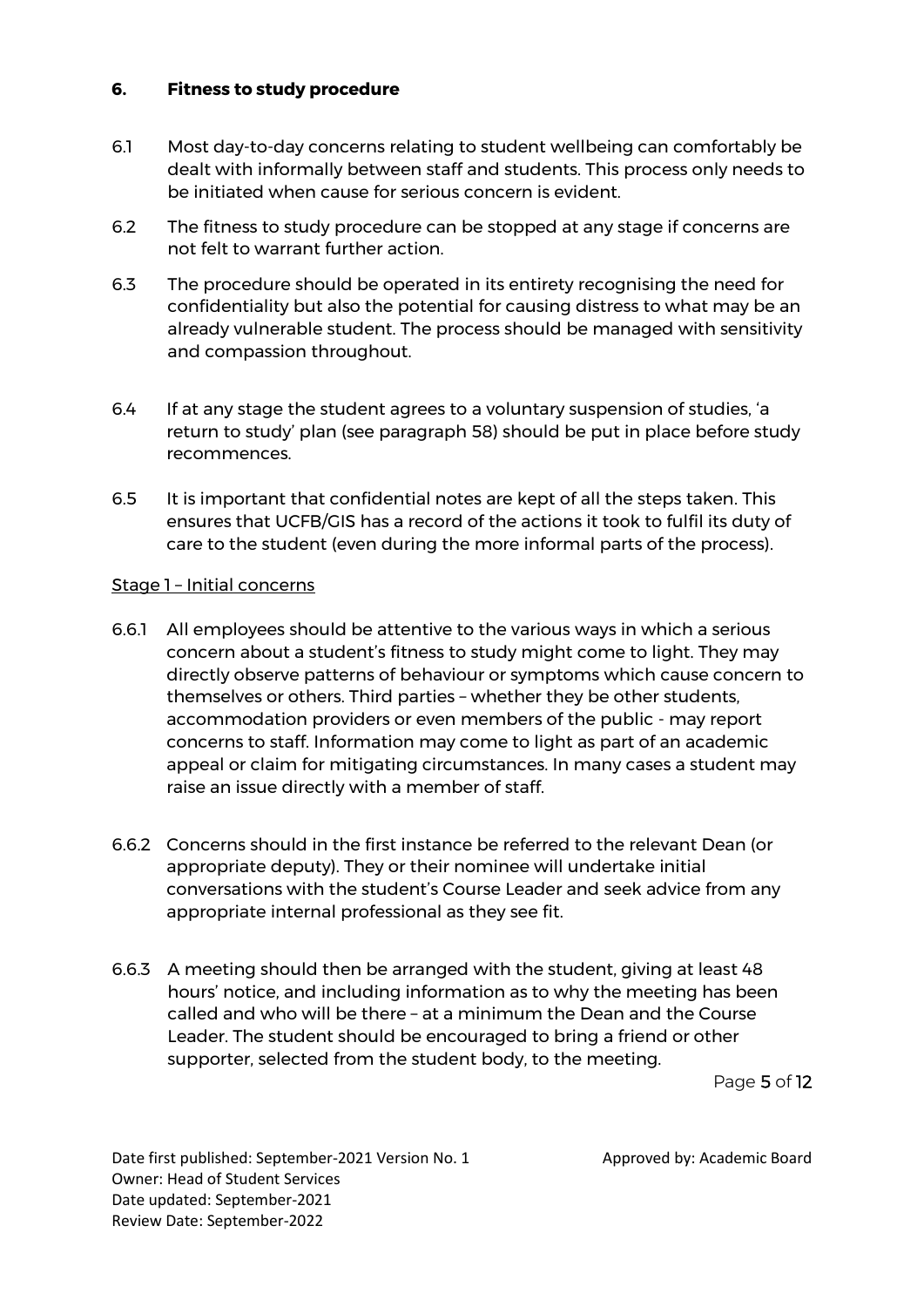- 6.6.4 At the meeting, the behaviour or symptoms which have caused concern should be discussed and the student's perceptions of the situation ascertained. Possible steps to address the situation should be discussed and agreed with the student and an action plan agreed.
- 6.6.5 An action plan may include one or more of the following, that the:
	- Situation is monitored and managed within the School, perhaps through regular meetings with their personal tutor or appropriate academic advisor
	- Student agrees to access, or be referred to, support services offered by the institution (counselling, pastoral, disability etc) or external support services
	- Student voluntarily suspends from their studies for an agreed period of time.

Page 6 of 12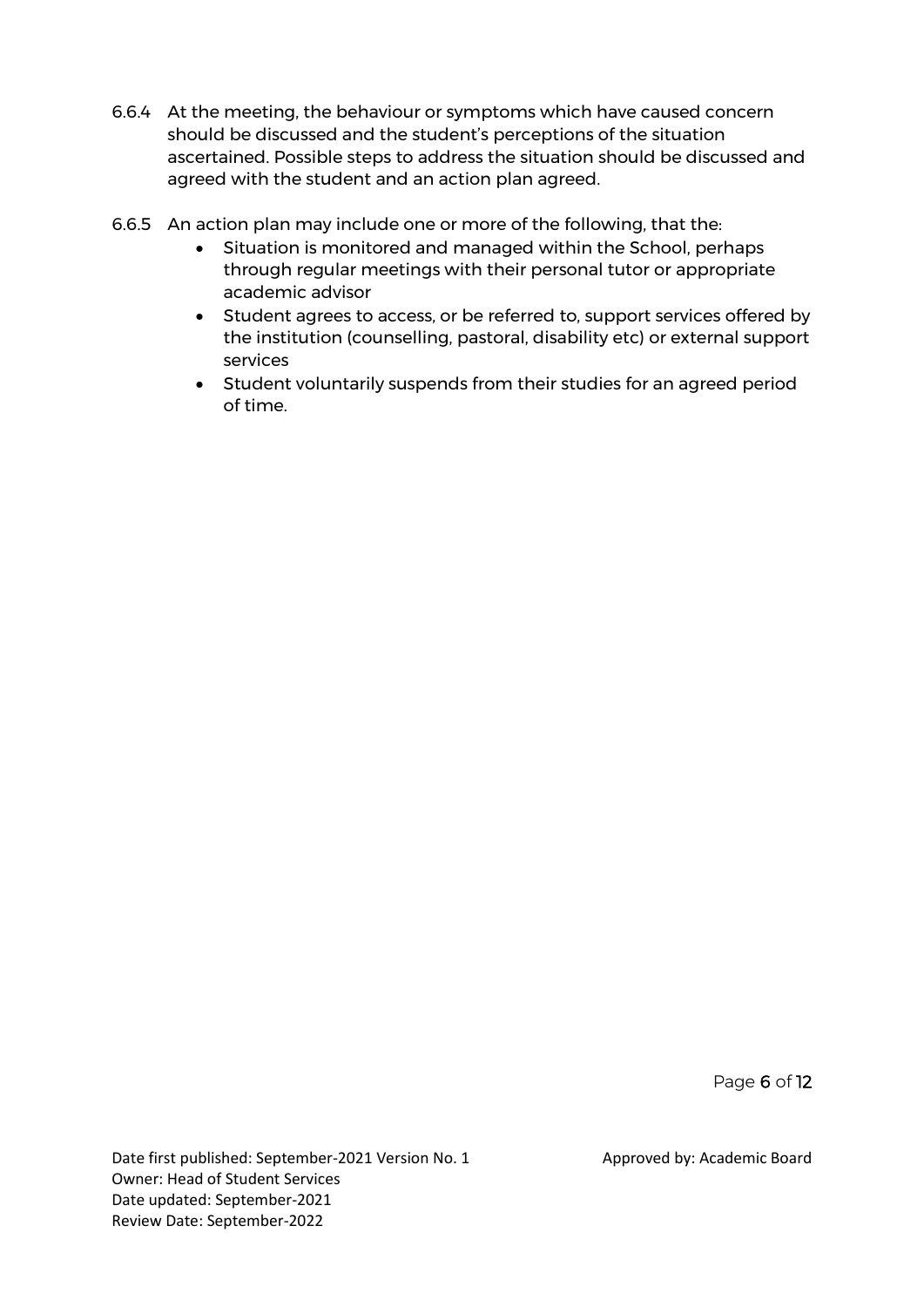

6.6.7 If, following an initial meeting, serious concerns remain, a case conference may be called at any point.

Owner: Head of Student Services Date updated: September-2021 Review Date: September-2022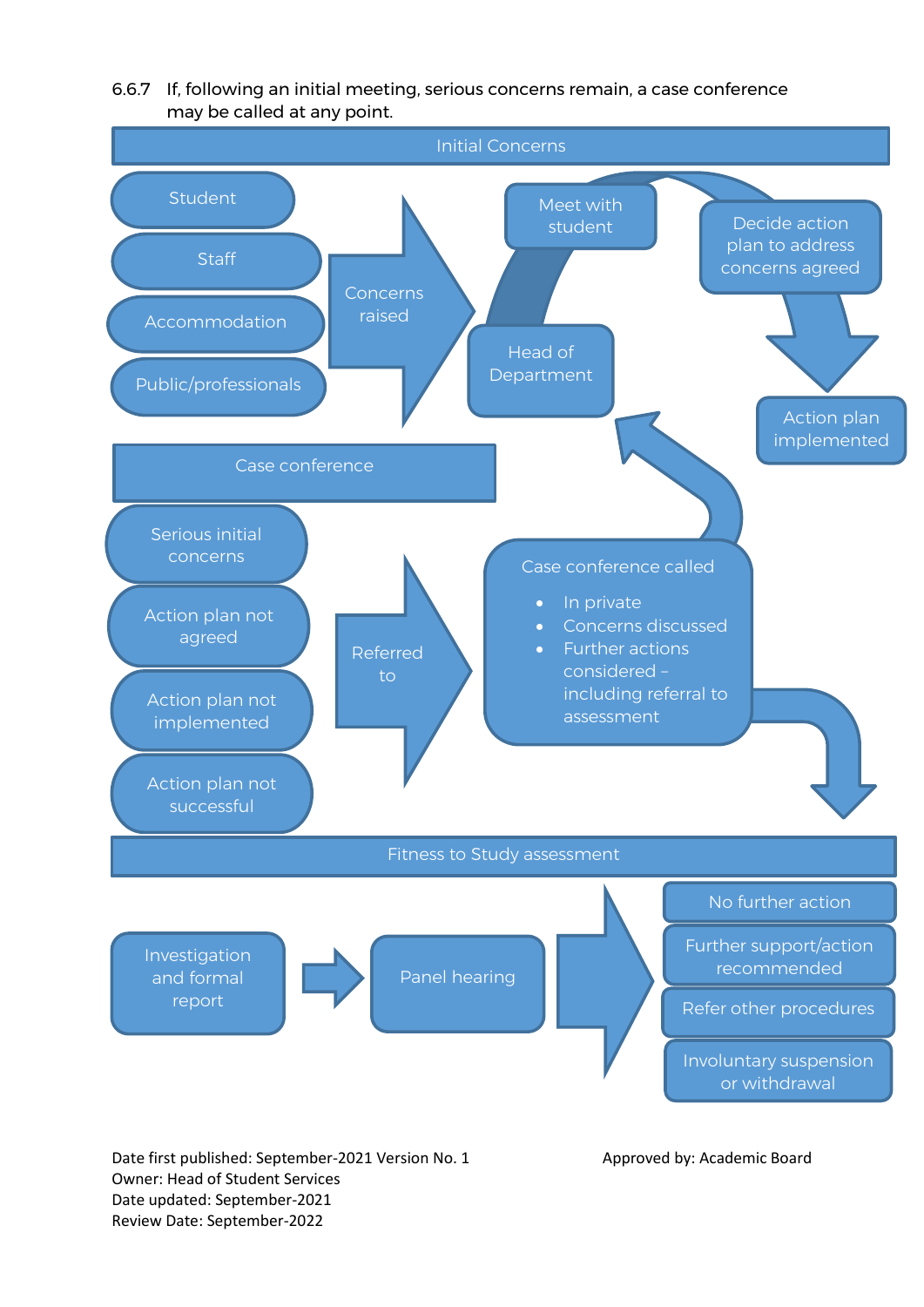#### 6.7 Stage 2 - Case Conference

- 6.7.1 When local management of a situation has proved insufficient, or in some cases where serious and immediate concerns are raised precluding the operation of stage 1, a case conference should be arranged by the relevant Dean or nominee.
- 6.7.2 A case conference is an opportunity for everyone involved in supporting a student to meet in private, without the student present, to share concerns and decide on an appropriate course of action.
- 6.7.3 This is likely to include some or all of the following: the Dean of School or their nominee, Head(s) of Department, Course Leader, staff from Student Services who have been involved with the student, and staff from external support services if contact has been established.
- 6.7.4 Discussions are to be conducted on a confidential basis to ensure open and frank discussion and brief notes should be kept recording who was present, an outline of points discussed, and recommended next steps.
- 6.7.5 The case conference may recommend one or more of the following, that:
	- The student be referred to other support services
	- Further medical information is sought
	- Further pastoral support is offered
	- The student be encouraged voluntarily to suspend from their studies for an agreed period of time.
- 6.7.6 The case conference may recommend any other reasonable steps to be taken by UCFB/GIS or the student that are intended to address the current issues faced by the student.
- 6.7.7 The recommended course of action will be detailed in an action plan to be agreed with the student.
- 6.7.8 Where the concern is serious and immediate the case conference may also recommend that:
	- A student be subject to an emergency suspension (to be enacted by the relevant Dean as described above)

Page 8 of 12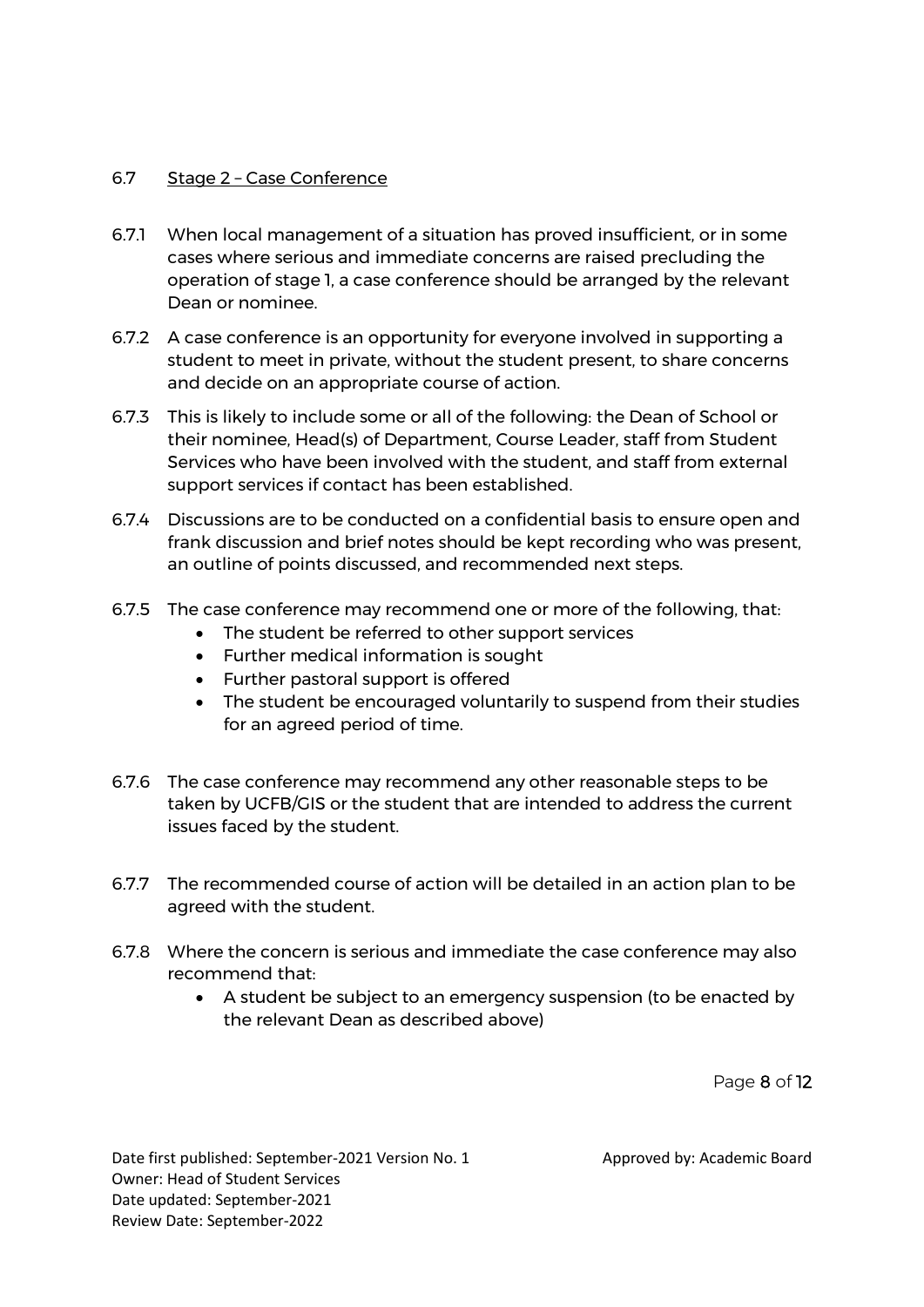- A student's emergency contact be notified of the situation (where consent for that action has been obtained)
- A student's medical contact or support worker be notified of the situation (where consent for that action has been obtained).
- 6.7.9 The case conference may recommend that a formal fitness to study assessment is undertaken. This may or may not be dependent on a student's willingness to undertake the recommended actions.
- 6.7.10 The Dean of School or nominee should meet with the student to discuss the recommendations and the proposed action plan. The student should be encouraged to bring a friend or other supporter, selected from the student body, to this meeting. The Dean should explain the concerns and the proposed action plan, including whether referral for fitness to study assessment is dependent on their agreement with the proposed action plan.
- 6.7.11 If the student agrees to the action plan, and a fitness to study assessment is not recommended in any case, then a timeline for action and follow up meeting should be scheduled. Should further concerns arise at a later date, including failure of the student to action recommendations, then a second case conference should be arranged.
- 6.7.12 If the student does not agree to follow the recommendations, or if a fitness to study assessment was recommended in any case, then the fitness to study assessment process should be started.

## 6.8 Stage 3 - Fitness to Study Assessment

- 6.8.1 The fitness to study assessment process is intended to allow a neutral panel to assess the student's situation in relation to their academic studies and to come to a judgement about what is in the best interests of the student and the wider UCFB/GIS community.
- 6.9 Fitness to study assessment report
- 6.9.1 On the conclusion of stage 2, the Dean of School or nominee will appoint a member of staff, not previously involved in the case, to take responsibility for gathering evidence from the student concerned, witness statements from staff and students, and evidence from any external support agencies. The member of staff will write an overview report to accompany the evidence,

Page 9 of 12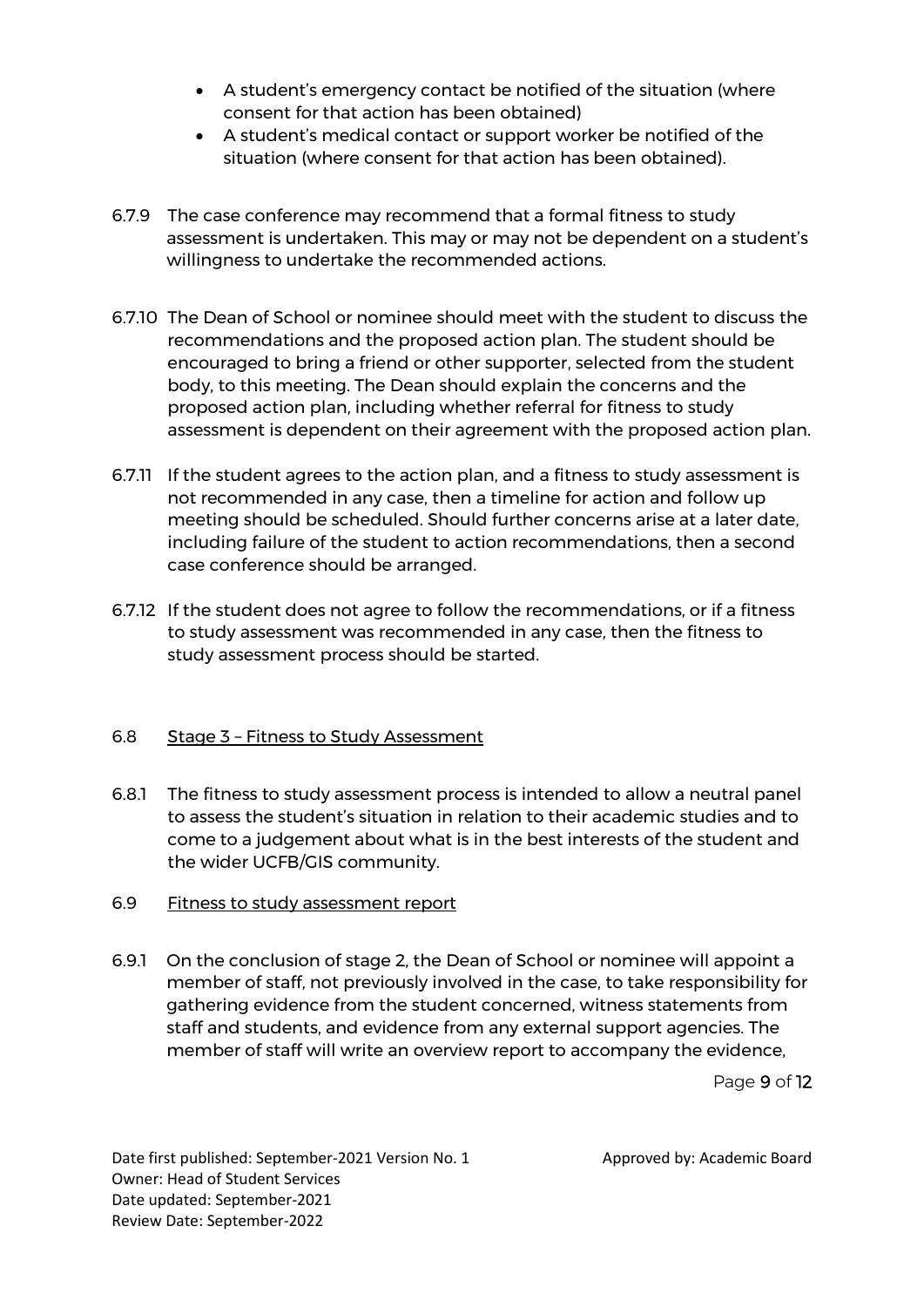outlining key facts and dates and summarising the steps taken to date. The report and evidence gathering should take no longer than 10 working days.

6.9.2 At the same time the Dean of School will request that the Head of Student Services arrange a fitness to study panel meeting which should be arranged to take place within 5-10 working days of the conclusion of the maximum reporting period.

#### 6.10 Fitness to study assessment meeting

- 6.10.1 The student and the Dean will be invited to the meeting at least five working days in advance, and will be supplied with the overview report, evidence gathered and information on the make-up of the panel and any witnesses requested. The student will be encouraged to bring a supporter or friend, selected from the student body, to the meeting.
- 6.10.2 The panel for the meeting will comprise:
	- Course Leader as Chair
	- A senior member of academic staff from another programme
	- The Head of Student Services or nominee
	- A secretary provided by Student Services or Academic Administration
- 6.10.3 Where the Course Leader is directly involved with the case in question, they will nominate an appropriate alternative as Chair.
- 6.10.4 The Chair may invite witnesses to attend the meeting. These may include other staff or students involved in the case to date, or staff from internal and external support services.
- 6.10.5 The panel will be supplied in advance with the overview report and evidence gathered.
- 6.10.6 The Chair will determine the conduct of the meeting, including any necessary adjournments.
- 6.10.7 The student and their supporter may be asked to withdraw so that part of the meeting can be held in private but they will be invited to return to discuss the recommended outcome.
- 6.11 Outcome of the fitness to study assessment meeting

Page 10 of 12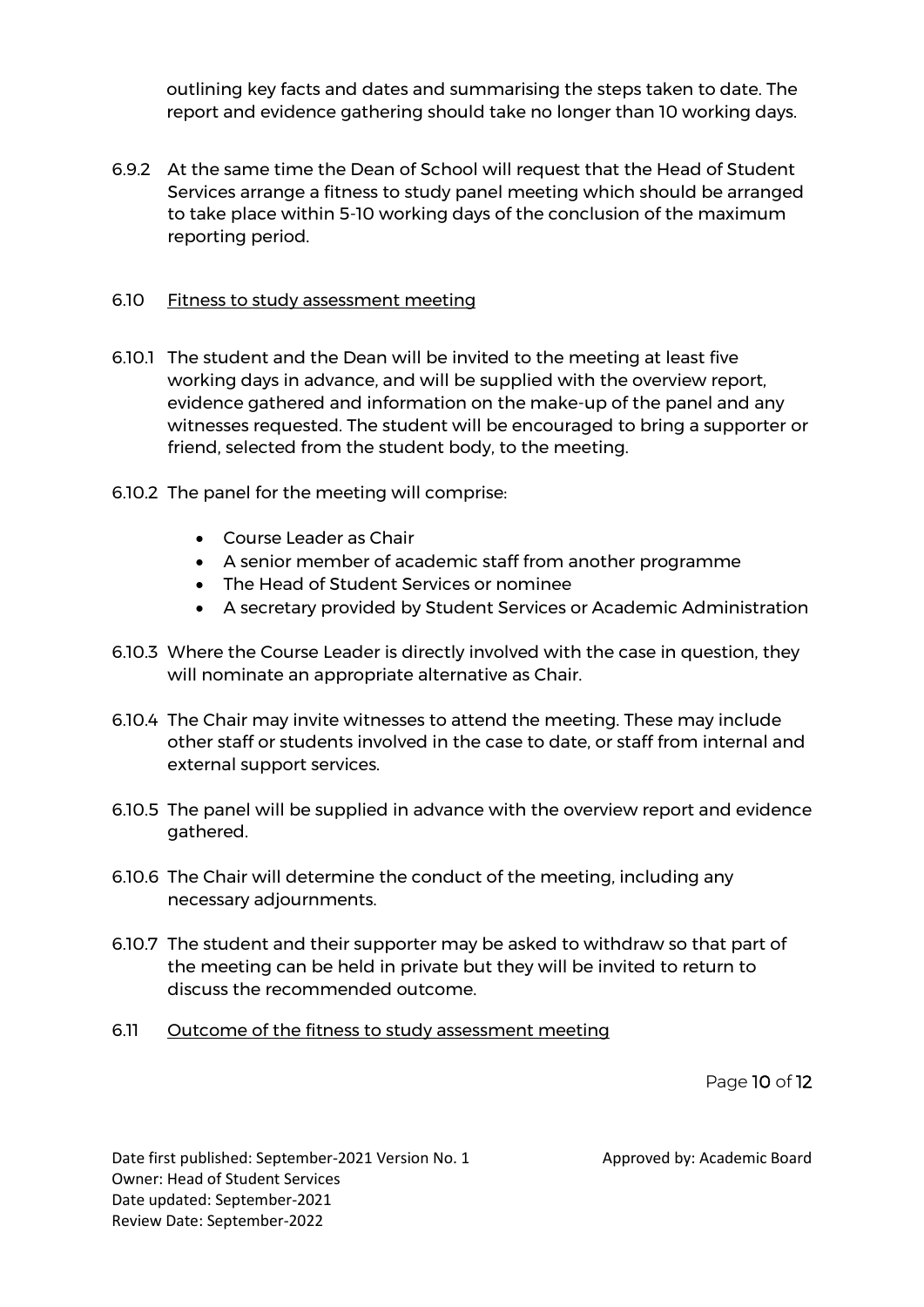- 6.11.1 The panel may conclude that:
	- The student is fit to study and may continue on their course
	- The student is fit to study but further academic or other support is recommended and should be captured in an action plan
	- The student is fit to study but an allegation of misconduct is therefore outstanding and should be dealt with through the *Student Disciplinary procedures*
	- The student is unfit to study and involuntary suspension is recommended, with or without conditions on return to study
	- The student is unfit to study and termination of enrolment is recommended (this is expected to be an exceptional outcome).
- 6.11.2 The panel will communicate the outcome to the student in person at the meeting and a decision letter, along with the notes of the meeting, will be sent to the student within five working days.
- 6.11.3 At this point, if the student has been considered unfit to study, the fitness to study assessment report and notes of the meeting will be forwarded the Registrar to consider the recommendation for suspension or termination and to implement it if they see fit.
- 6.11.4 Any financial or accommodation consequences of the action taken by the institution in suspending or terminating a student's enrolment will be discussed with the student, relevant departmental Heads and the Head of Student Services and, wherever possible, the financial consequences for the student will be minimized.

# **7. Review process**

- 7.1 A student who has been subject to an involuntary suspension or termination of enrolment may make a request for a review of process to the Head of Quality (as long as they have had no prior involvement with the case) or nominee. The review will examine how the process has been followed.
- 7.2 If the review of process finds no procedural irregularity, the appeal will be rejected and the student will be provided with a Completion of Procedures letter and advised of their right to further action through the Office of the Independent Adjudicator.
- 7.3 If the review of process finds that there has been a procedural irregularity the case will be referred to a new fitness to study assessment panel for consideration afresh.

Page 11 of 12